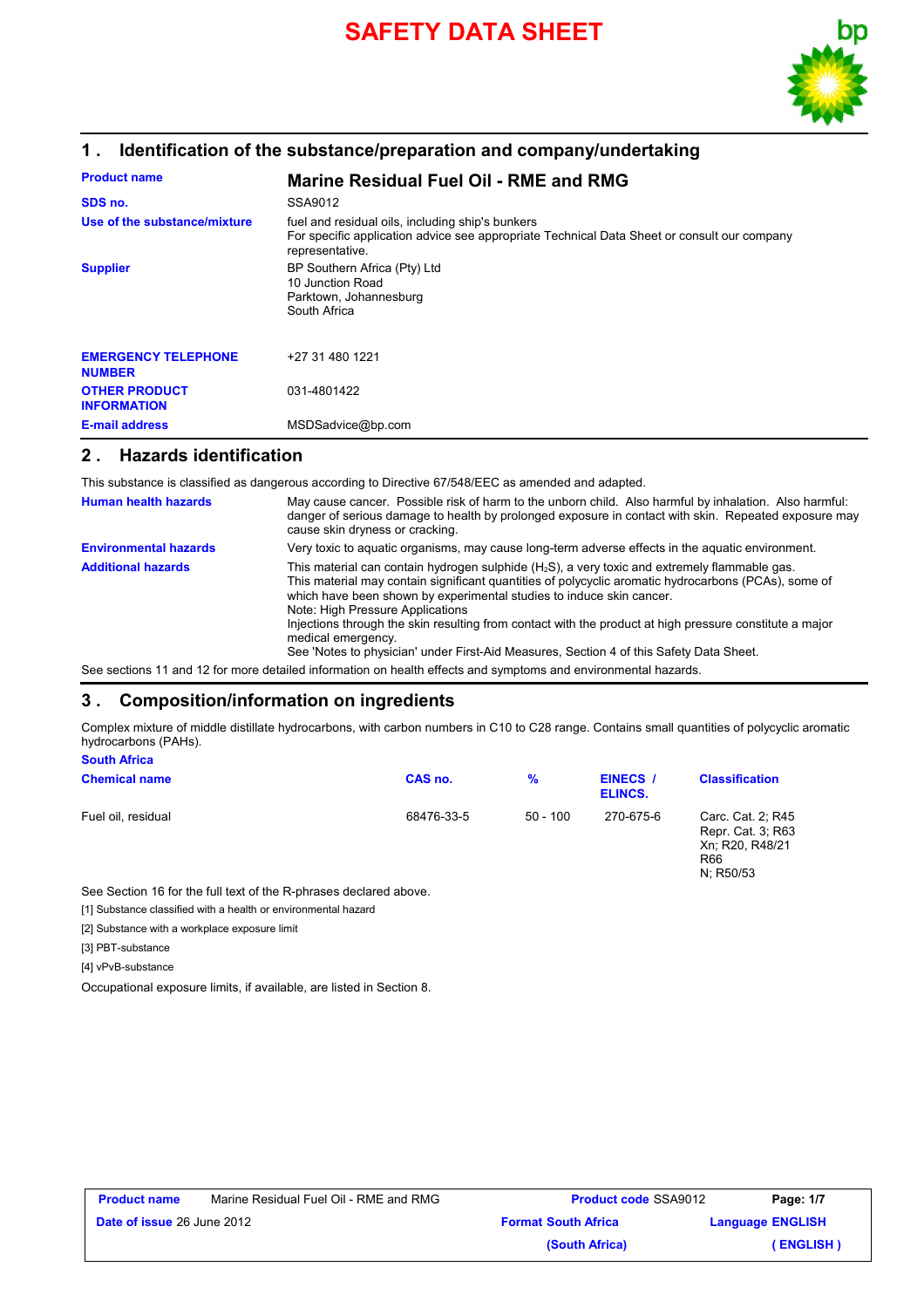### **4 . First-aid measures**

| <b>Eye contact</b>        | In case of contact, immediately flush eyes with plenty of water for at least 15 minutes. Eyelids should be<br>held away from the eyeball to ensure thorough rinsing. Check for and remove any contact lenses. Get<br>medical attention.                                                                                                                                                                                                                                                                                                          |
|---------------------------|--------------------------------------------------------------------------------------------------------------------------------------------------------------------------------------------------------------------------------------------------------------------------------------------------------------------------------------------------------------------------------------------------------------------------------------------------------------------------------------------------------------------------------------------------|
| <b>Skin contact</b>       | Wash skin thoroughly with soap and water or use recognised skin cleanser. Remove contaminated<br>clothing and shoes. Wash clothing before reuse. Clean shoes thoroughly before reuse. Get medical<br>attention.                                                                                                                                                                                                                                                                                                                                  |
| <b>Inhalation</b>         | Get medical attention immediately. If inhaled, remove to fresh air. If not breathing, if breathing is irregular<br>or if respiratory arrest occurs, provide artificial respiration or oxygen by trained personnel.                                                                                                                                                                                                                                                                                                                               |
|                           | <b>EXPOSURE TO HYDROGEN SULPHIDE:</b><br>Casualties suffering ill effects as a result of exposure to hydrogen sulphide should be immediately<br>removed to fresh air and medical assistance obtained without delay. Unconscious casualties must be<br>placed in the recovery position. Monitor breathing and pulse rate and if breathing has failed, or is deemed<br>inadequate, respiration must be assisted, preferably by the mouth to mouth method. Administer external<br>cardiac massage if necessary. Seek medical attention immediately. |
| <b>Ingestion</b>          | Get medical attention immediately. Do not induce vomiting unless directed to do so by medical personnel.<br>Never give anything by mouth to an unconscious person. If unconscious, place in recovery position and<br>get medical attention immediately.                                                                                                                                                                                                                                                                                          |
| <b>Notes to physician</b> | Treatment should in general be symptomatic and directed to relieving any effects.<br>Product can be aspirated on swallowing or following regurgitation of stomach contents, and can cause<br>severe and potentially fatal chemical pneumonitis, which will require urgent treatment. Because of the risk<br>of aspiration, induction of vomiting and gastric lavage should be avoided. Gastric lavage should be<br>undertaken only after endotracheal intubation. Monitor for cardiac dysrhythmias.                                              |
|                           | Inhalation of hydrogen sulphide may cause central respiratory depression leading to coma and death. It is<br>irritant to the respiratory tract causing chemical pneumonitis and pulmonary oedema. The onset of<br>pulmonary oedema may be delayed for 24 to 48 hours. Treat with oxygen and ventilate as appropriate.<br>Administer broncho-dilators if indicated and consider administration of corticosteroids. Keep casualty<br>under surveillance for 48 hours in case pulmonary oedema develops.                                            |

### **5 . Fire-fighting measures**

| <b>Extinguishing media</b>                 |                                                                                                                                                                                                                                                                                                                                                                                                                                                                                                                    |
|--------------------------------------------|--------------------------------------------------------------------------------------------------------------------------------------------------------------------------------------------------------------------------------------------------------------------------------------------------------------------------------------------------------------------------------------------------------------------------------------------------------------------------------------------------------------------|
| <b>Suitable</b>                            | In case of fire, use water fog, foam, dry chemical or carbon dioxide extinguisher or spray.                                                                                                                                                                                                                                                                                                                                                                                                                        |
| <b>Not suitable</b>                        | Do not use water jet.                                                                                                                                                                                                                                                                                                                                                                                                                                                                                              |
| <b>Hazardous decomposition</b><br>products | Decomposition products may include the following materials:<br>carbon dioxide<br>carbon monoxide<br>sulfur oxides                                                                                                                                                                                                                                                                                                                                                                                                  |
| <b>Unusual fire/explosion hazards</b>      | Combustible liquid. In a fire or if heated, a pressure increase will occur and the container may burst, with<br>the risk of a subsequent explosion.                                                                                                                                                                                                                                                                                                                                                                |
| <b>Special fire-fighting</b><br>procedures | Fire water contaminated with this material must be contained and prevented from being discharged to any<br>waterway, sewer or drain. This material is very toxic to aquatic organisms. Move containers from fire<br>area if this can be done without risk. No action shall be taken involving any personal risk or without<br>suitable training. Promptly isolate the scene by removing all persons from the vicinity of the incident if<br>there is a fire. Use water spray to keep fire-exposed containers cool. |
| <b>Protection of fire-fighters</b>         | Fire-fighters should wear appropriate protective equipment and self-contained breathing apparatus<br>(SCBA) with a full face-piece operated in positive pressure mode. Clothing for fire-fighters (including<br>helmets, protective boots and gloves) conforming to European standard EN 469 will provide a basic level<br>of protection for chemical incidents.                                                                                                                                                   |

### **6 . Accidental release measures**

**Environmental precautions Personal precautions - For non-emergency personnel** Eliminate all ignition sources. Immediately contact emergency personnel. No action shall be taken involving any personal risk or without suitable training. Evacuate surrounding areas. Keep unnecessary and unprotected personnel from entering. Do not touch or walk through spilt material. Floors may be slippery; use care to avoid falling. No flares, smoking or flames in hazard area. Do not breathe vapour or mist. Ensure good ventilation. Put on appropriate personal protective equipment. This material can contain hydrogen sulphide (H<sub>2</sub>S), a very toxic and extremely flammable gas. Entry into a confined space or poorly ventilated area contaminated with vapour, mist or fume is extremely hazardous without the correct respiratory protective equipment and a safe system of work. Wear self-contained positive pressure breathing apparatus (SCBA). Avoid dispersal of spilt material and runoff and contact with soil, waterways, drains and sewers. Inform the relevant authorities if the product has caused environmental pollution (sewers, waterways, soil or air). Water polluting material. May be harmful to the environment if released in large quantities. Collect spillage. Entry into a confined space or poorly ventilated area contaminated with vapour, mist or fume is extremely hazardous without the correct respiratory protective equipment and a safe system of work. Wear selfcontained breathing apparatus. Wear a suitable chemical protective suit. Chemical resistant boots. See also the information in "For non-emergency personnel". **Personal precautions - For emergency responders**

| <b>Product name</b>               | Marine Residual Fuel Oil - RME and RMG | <b>Product code SSA9012</b> |                         | Page: 2/7 |
|-----------------------------------|----------------------------------------|-----------------------------|-------------------------|-----------|
| <b>Date of issue 26 June 2012</b> |                                        | <b>Format South Africa</b>  | <b>Language ENGLISH</b> |           |
|                                   |                                        | (South Africa)              |                         | (ENGLISH) |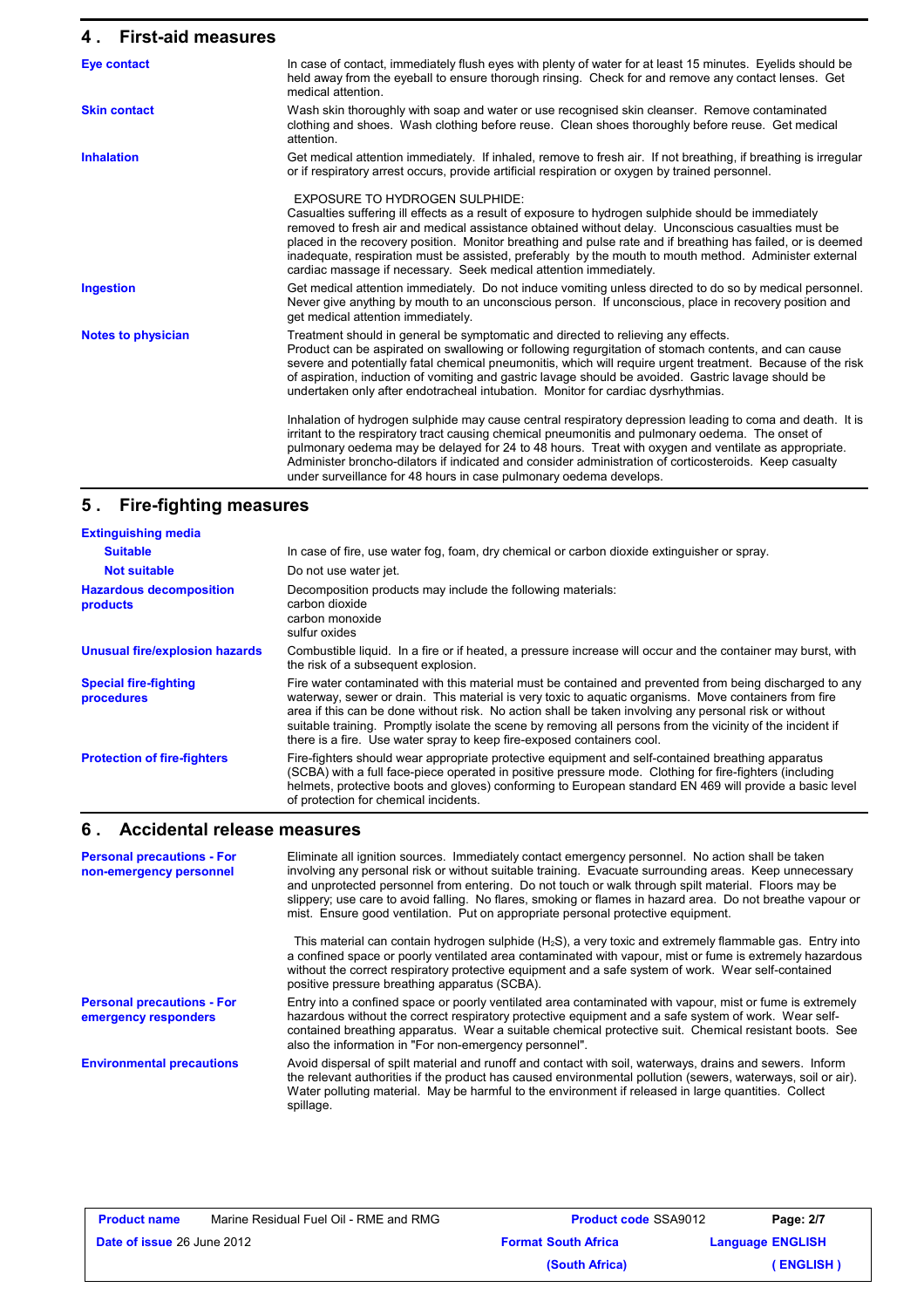| Large spill                        | Eliminate all ignition sources. Stop leak if without risk. Move containers from spill area. Approach the<br>release from upwind. Prevent entry into sewers, water courses, basements or confined areas. Dike spill<br>area and do not allow product to reach sewage system and surface or ground water. Contain and collect<br>spillage with non-combustible, absorbent material e.g. sand, earth, vermiculite or diatomaceous earth and<br>place in container for disposal according to local regulations. Contaminated absorbent material may pose<br>the same hazard as the spilt product. Dispose of via a licensed waste disposal contractor. |
|------------------------------------|----------------------------------------------------------------------------------------------------------------------------------------------------------------------------------------------------------------------------------------------------------------------------------------------------------------------------------------------------------------------------------------------------------------------------------------------------------------------------------------------------------------------------------------------------------------------------------------------------------------------------------------------------|
| <b>Small spill</b>                 | Eliminate all ignition sources. Stop leak if without risk. Move containers from spill area. Absorb with an<br>inert material and place in an appropriate waste disposal container. Dispose of via a licensed waste<br>disposal contractor.                                                                                                                                                                                                                                                                                                                                                                                                         |
| <b>Reference to other sections</b> | See Section 1 for emergency contact information.<br>See Section 5 for firefighting measures.<br>See Section 8 for information on appropriate personal protective equipment.<br>See Section 12 for environmental precautions.<br>See Section 13 for additional waste treatment information.                                                                                                                                                                                                                                                                                                                                                         |

### **7 . Handling and storage**

**Storage Do not enter storage tanks**. If entry to vessels is necessary, follow permit to work procedures. Electrical equipment should not be used unless it is intrinsically safe (i.e. will not produce sparks). Entry to any tanks or other confined space requires a full risk assessment and appropriate control measures to be put in place in conformance with appropriate regulations and industry practice on confined space entry. Explosive air/vapour mixtures can occur, particularly in unventilated or confined spaces. If hydrogen sulphide is present, the flammable limits can be from 4.3 to 45.5% by volume and its presence may promote the formation of pyrophoric iron compounds. If product comes into contact with hot surfaces, or leaks occur from pressurised fuel pipes, the vapour or mists generated will create a flammability or explosion hazard. Light hydrocarbon vapours can build up in the headspace of tanks. These can cause flammability/explosion hazards even at temperatures below the normal flash point (note: flash point must not be regarded as a reliable indicator of the potential flammability of vapour in tank headspaces). Tank headspaces should always be regarded as potentially flammable and care should be taken to avoid static electrical discharge and all ignition sources during filling, ullaging and sampling from storage tanks. Product contaminated rags, paper or material used to absorb spillages, represent a fire hazard, and should not be allowed to accumulate. Dispose of safely immediately after use. This material can contain hydrogen sulphide (H2S), a very toxic and extremely flammable gas. Vapours containing hydrogen sulphide may accumulate during storage or transport and may also be vented during filling of tanks. Hydrogen sulphide has a typical "bad egg" smell but at high concentrations the sense of smell is rapidly lost, therefore do not rely on sense of smell for detecting hydrogen sulphide. Use specially designed measuring instruments for determining its concentration. When the product is pumped (e.g. during filling, discharge or ullaging) and when sampling, there is a risk of static discharge. Ensure equipment used is properly earthed or bonded to the tank structure. Put on appropriate personal protective equipment. Avoid exposure - obtain special instructions before use. Avoid exposure during pregnancy. Do not get in eyes or on skin or clothing. Do not ingest. Avoid breathing vapour or mist. Avoid contact of spilt material and runoff with soil and surface waterways. Use only with adequate ventilation. Wear appropriate respirator when ventilation is inadequate. Keep in the original container or an approved alternative made from a compatible material, kept tightly closed when not in use. Store and use away from heat, sparks, open flame or any other ignition source. Take precautionary measures against electrostatic discharges. To avoid fire or explosion, dissipate static electricity during transfer by earthing and bonding containers and equipment before transferring material. Do not reuse container. Empty containers retain product residue and can be hazardous. **Handling - Protective measures Handling - Advice on general occupational hygiene** Eating, drinking and smoking should be prohibited in areas where this material is handled, stored and processed. Wash thoroughly after handling. Remove contaminated clothing and protective equipment before entering eating areas. See also Section 8 for additional information on hygiene measures.

 Eliminate all ignition sources. Keep away from heat and direct sunlight. Keep container tightly closed and sealed until ready for use. Containers that have been opened must be carefully resealed and kept upright to prevent leakage. Do not store in unlabelled containers. Separate from oxidising materials. Store in accordance with local regulations. Store in a dry, cool and well-ventilated area, away from incompatible materials (see Section 10). Store in a segregated and approved area. Use appropriate containment to avoid environmental contamination.

## **8 . Exposure controls/personal protection**

| <b>Ingredient name</b> | <b>Occupational exposure limits</b>                          |
|------------------------|--------------------------------------------------------------|
| <b>South Africa</b>    |                                                              |
| Fuel oil. residual     | <b>ACGIH TLV (United States).</b>                            |
|                        | TWA: $0.2 \text{ mg/m}^3$ , (Benzene-soluble)                |
| Hydrogen Sulphide      | [Air contaminant]                                            |
|                        | DOL OEL (South Africa).                                      |
|                        | STEL: 21 mg/m <sup>3</sup> 15 minutes. Issued/Revised: 8/199 |

STEL: 21 mg/m<sup>3</sup> 15 minutes. Issued/Revised: 8/1995 STEL: 15 ppm 15 minutes. Issued/Revised: 8/1995 TWA: 14 mg/m<sup>3</sup> 8 hours. Issued/Revised: 8/1995 TWA: 10 ppm 8 hours. Issued/Revised: 8/1995

#### **ACGIH TLVs**

For information and guidance, the ACGIH values are included. For further information on these please consult your supplier.

**Exposure controls** Whilst specific OELs for certain components may be shown in this section, other components may be present in any mist, vapour or dust produced. Therefore, the specific OELs may not be applicable to the product as a whole and are provided for guidance only.

| <b>Product name</b>               | Marine Residual Fuel Oil - RME and RMG | <b>Product code SSA9012</b> | Page: 3/7               |
|-----------------------------------|----------------------------------------|-----------------------------|-------------------------|
| <b>Date of issue 26 June 2012</b> |                                        | <b>Format South Africa</b>  | <b>Language ENGLISH</b> |
|                                   |                                        | (South Africa)              | (ENGLISH)               |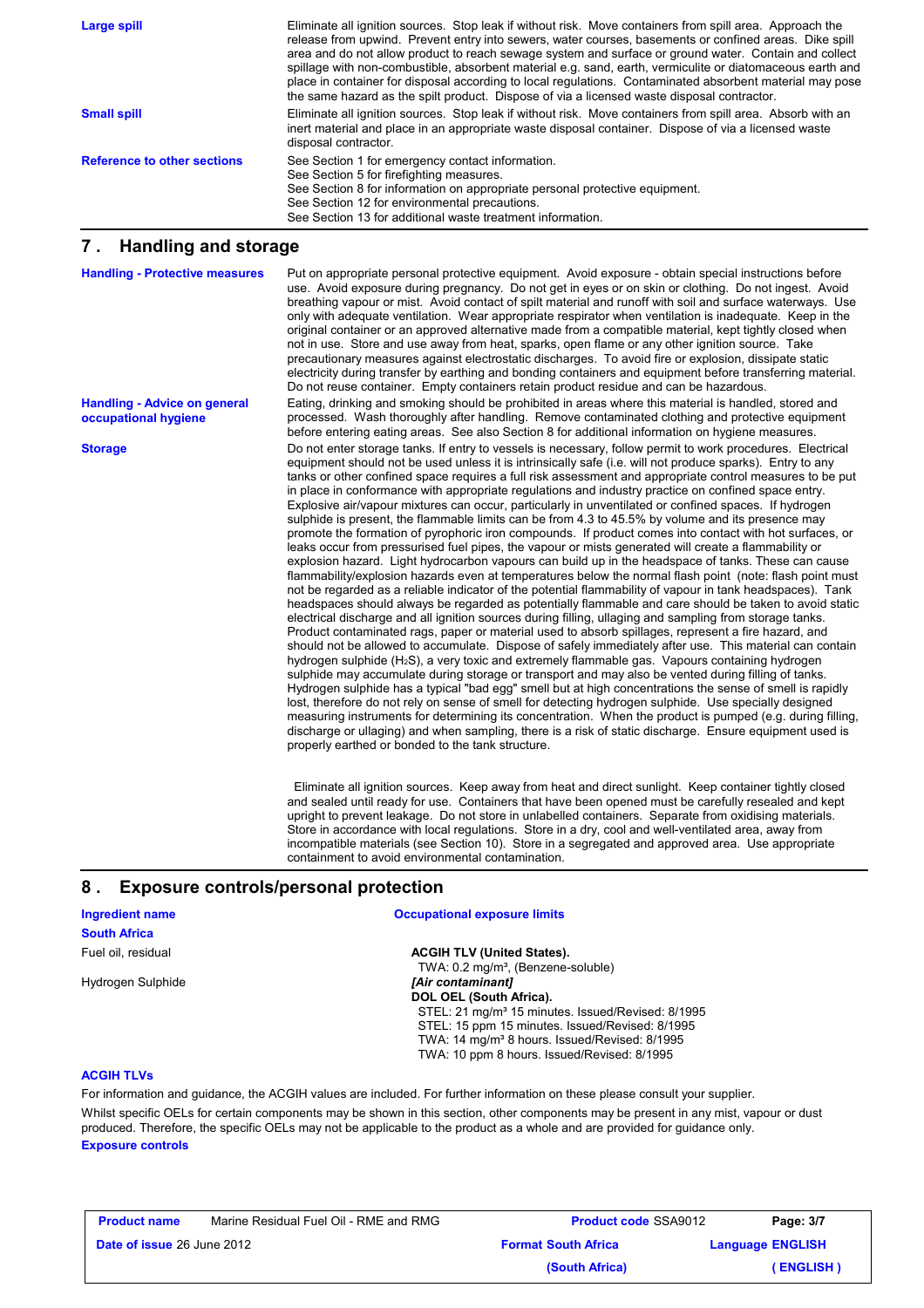| <b>Occupational exposure</b><br>controls             | Provide exhaust ventilation or other engineering controls to keep the airborne concentrations of vapours<br>below their respective occupational exposure limits.<br>All activities involving chemicals should be assessed for their risks to health, to ensure exposures are<br>adequately controlled. Personal protective equipment should only be considered after other forms of<br>control measures (e.g. engineering controls) have been suitably evaluated. Personal protective<br>equipment should conform to appropriate standards, be suitable for use, be kept in good condition and<br>properly maintained.<br>Your supplier of personal protective equipment should be consulted for advice on selection and<br>appropriate standards. For further information contact your national organisation for standards.<br>The final choice of protective equipment will depend upon a risk assessment. It is important to ensure<br>that all items of personal protective equipment are compatible.                                                                                                                                                                                                    |
|------------------------------------------------------|--------------------------------------------------------------------------------------------------------------------------------------------------------------------------------------------------------------------------------------------------------------------------------------------------------------------------------------------------------------------------------------------------------------------------------------------------------------------------------------------------------------------------------------------------------------------------------------------------------------------------------------------------------------------------------------------------------------------------------------------------------------------------------------------------------------------------------------------------------------------------------------------------------------------------------------------------------------------------------------------------------------------------------------------------------------------------------------------------------------------------------------------------------------------------------------------------------------|
| <b>Hygiene measures</b>                              | Wash hands, forearms and face thoroughly after handling chemical products, before eating, smoking and<br>using the lavatory and at the end of the working period. Ensure that eyewash stations and safety showers<br>are close to the workstation location.                                                                                                                                                                                                                                                                                                                                                                                                                                                                                                                                                                                                                                                                                                                                                                                                                                                                                                                                                  |
| <b>Personal protective equipment</b>                 |                                                                                                                                                                                                                                                                                                                                                                                                                                                                                                                                                                                                                                                                                                                                                                                                                                                                                                                                                                                                                                                                                                                                                                                                              |
| <b>Respiratory protection</b>                        | If there is a requirement for the use of a respiratory protective device, but the use of breathing apparatus<br>(independent of ambient atmosphere) is not required, then a suitable filtering device must be worn.<br>The filter class must be suitable for the maximum contaminant concentration (gas/vapour/aerosol/<br>particulates) that may arise when handling the product.                                                                                                                                                                                                                                                                                                                                                                                                                                                                                                                                                                                                                                                                                                                                                                                                                           |
| <b>Hand protection</b>                               | Wear chemical resistant gloves.<br>Recommended: Nitrile gloves.<br>Protective gloves must give suitable protection against mechanical risks (i.e. abrasion, blade cut and<br>puncture).<br>Do not re-use gloves.<br>Protective gloves will deteriorate over time due to physical and chemical damage. Inspect and replace<br>gloves on a regular basis.<br>The frequency of replacement will depend upon the circumstances of use.                                                                                                                                                                                                                                                                                                                                                                                                                                                                                                                                                                                                                                                                                                                                                                           |
| <b>Eye protection</b>                                | Chemical splash goggles.                                                                                                                                                                                                                                                                                                                                                                                                                                                                                                                                                                                                                                                                                                                                                                                                                                                                                                                                                                                                                                                                                                                                                                                     |
| <b>Skin and body</b>                                 | Wear suitable protective clothing.<br>Footwear highly resistant to chemicals.<br>When there is a risk of ignition wear inherently fire resistant protective clothes and gloves.<br>Refer to standard: ISO 11612<br>When there is a risk of ignition from static electricity, wear anti-static protective clothing. For greatest<br>effectiveness against static electricity, overalls, boots and gloves should all be anti-static.<br>Refer to standard: EN 1149<br>Cotton or polyester/cotton overalls will only provide protection against light superficial contamination.<br>Work clothing / overalls should be laundered on a regular basis. Laundering of contaminated work<br>clothing should only be done by professional cleaners who have been told about the hazards of the<br>contamination. Always keep contaminated work clothing away from uncontaminated work clothing and<br>uncontaminated personal clothes.<br>When the risk of skin exposure is high (from experience this could apply to the following tasks: cleaning<br>work, maintenance and service, filling and transfer, taking samples and cleaning up spillages) then a<br>chemical protective suit and boots will be required. |
| <b>Personal protective</b><br>equipment (Pictograms) |                                                                                                                                                                                                                                                                                                                                                                                                                                                                                                                                                                                                                                                                                                                                                                                                                                                                                                                                                                                                                                                                                                                                                                                                              |

# **9 . Physical and chemical properties**

| <b>General information</b> |                                                                            |
|----------------------------|----------------------------------------------------------------------------|
| <b>Appearance</b>          |                                                                            |
| <b>Physical state</b>      | Viscous liquid.                                                            |
| <b>Colour</b>              | Black.                                                                     |
|                            | Important health, safety and environmental information                     |
| <b>Flash point</b>         | Closed cup: $71^{\circ}$ C (159.8 $^{\circ}$ F)                            |
| <b>Explosion limits</b>    | Lower: $0.6\%$<br>Upper: $6.5%$                                            |
| <b>Vapour density</b>      | $>1$ [Air = 1]                                                             |
| <b>Viscosity</b>           | Kinematic: 30 to 700 mm <sup>2</sup> /s (30 to 700 cSt) at 50 $^{\circ}$ C |
| <b>Pour point</b>          | 330 °C                                                                     |
| <b>Density</b>             | 1010 kg/m <sup>3</sup> (1.01 g/cm <sup>3</sup> ) at 15 <sup>°</sup> C      |
| <b>Solubility</b>          | insoluble in water.                                                        |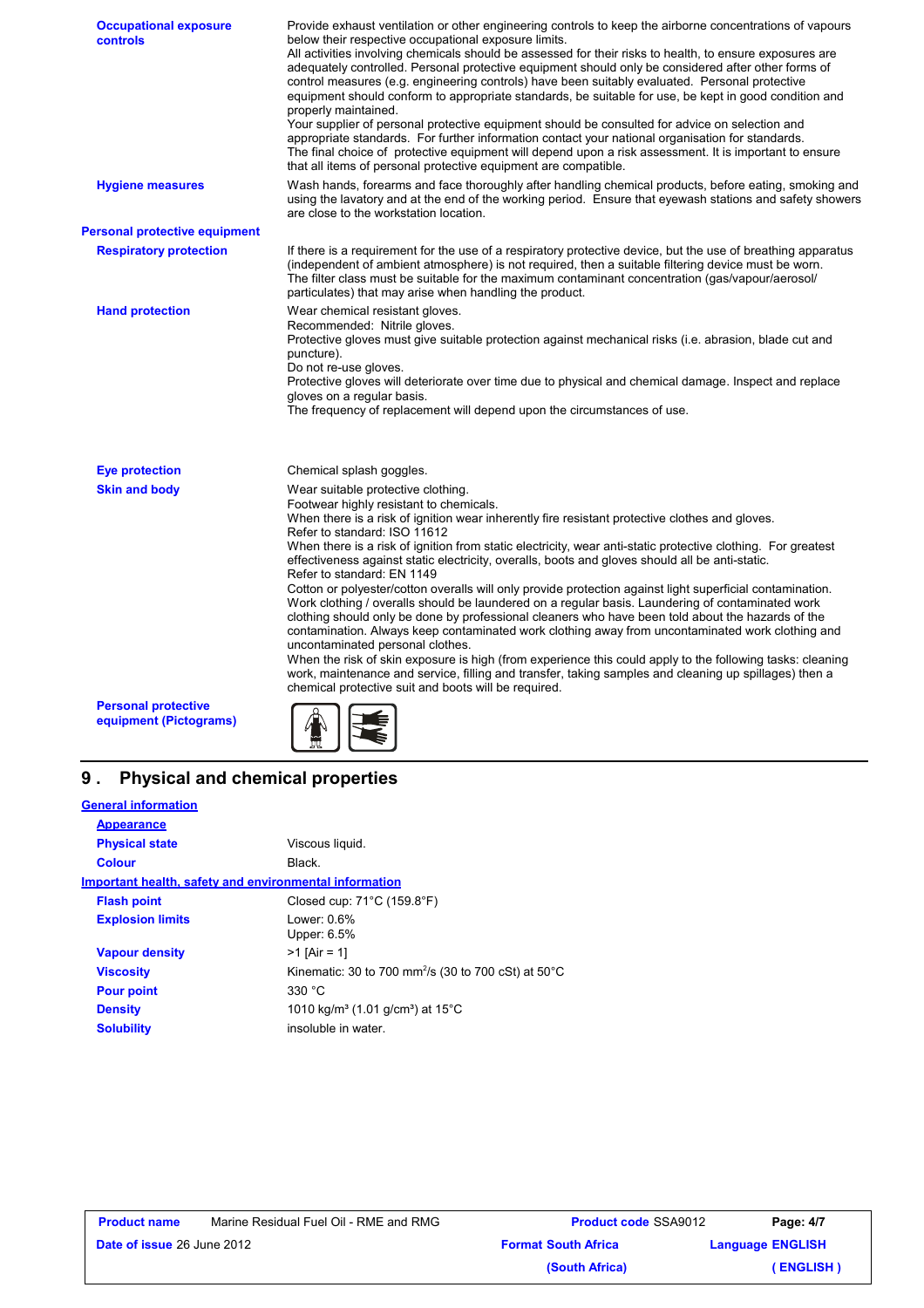# **10 . Stability and reactivity**

| <b>Stability</b>                           | The product is stable.                                                                               |
|--------------------------------------------|------------------------------------------------------------------------------------------------------|
| <b>Conditions to avoid</b>                 | Avoid all possible sources of ignition (spark or flame). Avoid excessive heat.                       |
| <b>Materials to avoid</b>                  | Reactive or incompatible with the following materials: oxidising materials.                          |
| <b>Hazardous decomposition</b><br>products | Under normal conditions of storage and use, hazardous decomposition products should not be produced. |

# **11 . Toxicological information**

| <b>Effects and symptoms</b>  |                                                                                                                                                                                                                                                                                                                                                                                                                                                                                                                                                                                                                                                                                                                                                                                                                                                                                                                                                                                                                                                                                                                                                                                                                                  |
|------------------------------|----------------------------------------------------------------------------------------------------------------------------------------------------------------------------------------------------------------------------------------------------------------------------------------------------------------------------------------------------------------------------------------------------------------------------------------------------------------------------------------------------------------------------------------------------------------------------------------------------------------------------------------------------------------------------------------------------------------------------------------------------------------------------------------------------------------------------------------------------------------------------------------------------------------------------------------------------------------------------------------------------------------------------------------------------------------------------------------------------------------------------------------------------------------------------------------------------------------------------------|
| <b>Eyes</b>                  | May cause eye irritation. Potential risk of transient stinging or redness if accidental eye contact occurs.<br>Exposure to vapour, mist or fume may cause stinging, redness and watering of the eyes. Vapour, mist or<br>fume may cause eye irritation.                                                                                                                                                                                                                                                                                                                                                                                                                                                                                                                                                                                                                                                                                                                                                                                                                                                                                                                                                                          |
| <b>Skin</b>                  | May cause skin irritation. As with all such products containing potentially harmful levels of PCAs,<br>prolonged or repeated skin contact may eventually result in dermatitis or more serious irreversible skin<br>disorders including cancer.                                                                                                                                                                                                                                                                                                                                                                                                                                                                                                                                                                                                                                                                                                                                                                                                                                                                                                                                                                                   |
| <b>Inhalation</b>            | Harmful by inhalation. May be harmful by inhalation if exposure to vapour, mists or fumes resulting from<br>thermal decomposition products occurs. Vapour, mist or fume may irritate the nose, mouth and<br>respiratory tract.                                                                                                                                                                                                                                                                                                                                                                                                                                                                                                                                                                                                                                                                                                                                                                                                                                                                                                                                                                                                   |
| <b>Ingestion</b>             | If swallowed, may irritate the mouth, throat and digestive system. If swallowed, may cause abdominal<br>pain, stomach cramps, nausea, vomiting and diarrhoea.                                                                                                                                                                                                                                                                                                                                                                                                                                                                                                                                                                                                                                                                                                                                                                                                                                                                                                                                                                                                                                                                    |
| <b>Chronic effects</b>       | Harmful: danger of serious damage to health by prolonged exposure in contact with skin.<br>Prolonged or repeated contact can defat the skin and lead to irritation, cracking and/or dermatitis.<br>Vapour, mists or fumes may contain polycyclic aromatic hydrocarbons some of which are known to<br>produce skin cancer.                                                                                                                                                                                                                                                                                                                                                                                                                                                                                                                                                                                                                                                                                                                                                                                                                                                                                                        |
| Other chronic toxicity data  | As with all such products containing potentially harmful levels of PCAs, prolonged or repeated skin<br>contact may eventually result in dermatitis or more serious irreversible skin disorders including cancer.                                                                                                                                                                                                                                                                                                                                                                                                                                                                                                                                                                                                                                                                                                                                                                                                                                                                                                                                                                                                                 |
| <b>Carcinogenic effects</b>  | May cause cancer. Risk of cancer depends on duration and level of exposure. This material may contain<br>greater than 0.1% naphthalene. Naphthalene has been evaluated for carcinogenicity in laboratory<br>rodents in studies sponsored by the National Toxicology Program (NTP). Results of these studies show<br>some evidence of carcinogenic activity in female mice, and clear evidence of carcinogenic activity in male<br>and female rats. Tumors were observed in the lung for female mice in the nose for rats. Nonneoplastic<br>lesions of the nose and respiratory tract were also observed in these studies. Naphthalene has been<br>reported to cause developmental toxicity in mice, but developmental toxicity was not observed in NTP<br>sponsored studies in rats and rabbits. Ingestion or inhalation of naphthalene can result in hemolysis and<br>other blood abnormalities, and individuals (and infants) deficient in glucose-6-phospahate dehydrogenase<br>may be especially susceptible to these effects. Inhalation of naphthalene may cause headache and<br>nausea. Airborne exposure can result in eye irritation. Naphthalene exposure has been associated with<br>cataracts in animals and humans. |
| <b>Developmental effects</b> | Possible risk of harm to the unborn child.                                                                                                                                                                                                                                                                                                                                                                                                                                                                                                                                                                                                                                                                                                                                                                                                                                                                                                                                                                                                                                                                                                                                                                                       |

# **12 . Ecological information**

| Persistence/degradability           | Inherently biodegradable                                                                                                  |
|-------------------------------------|---------------------------------------------------------------------------------------------------------------------------|
| <b>Mobility</b>                     | Spillages may penetrate the soil causing ground water contamination. This material may accumulate in<br>sediments.        |
| <b>Bioaccumulative potential</b>    | This product is not expected to bioaccumulate through food chains in the environment.                                     |
| <b>Environmental hazards</b>        | Very toxic to aquatic organisms, may cause long-term adverse effects in the aquatic environment.                          |
| <b>Other ecological information</b> | Spills may form a film on water surfaces causing physical damage to organisms. Oxygen transfer could<br>also be impaired. |

## **13 . Disposal considerations**

| <b>Disposal considerations /</b><br><b>Waste information</b> | The generation of waste should be avoided or minimised wherever possible. Disposal of this product,<br>solutions and any by-products should at all times comply with the requirements of environmental<br>protection and waste disposal legislation and any regional local authority requirements. Dispose of<br>surplus and non-recyclable products via a licensed waste disposal contractor. Waste should not be<br>disposed of untreated to the sewer unless fully compliant with the requirements of all authorities with<br>jurisdiction.                                                                                                                                                                                                                                                                                                                                                                                                                                                                                                                                                              |
|--------------------------------------------------------------|-------------------------------------------------------------------------------------------------------------------------------------------------------------------------------------------------------------------------------------------------------------------------------------------------------------------------------------------------------------------------------------------------------------------------------------------------------------------------------------------------------------------------------------------------------------------------------------------------------------------------------------------------------------------------------------------------------------------------------------------------------------------------------------------------------------------------------------------------------------------------------------------------------------------------------------------------------------------------------------------------------------------------------------------------------------------------------------------------------------|
| <b>Other information</b>                                     | At sea, used or unwanted product should be stored for eventual discharge into port approved waste oil<br>disposal facilities.<br>Empty packages may contain some remaining product. Hazard warning labels are a guide to the safe<br>handling of empty packaging and should not be removed. Empty containers represent a fire hazard as<br>they may contain flammable product residues and vapour. Never weld, solder or braze empty containers.<br>Dusts generated during the removal of ash deposits from engine/boiler combustion surfaces or exhaust<br>spaces, will be harmful if inhaled and may cause nausea and eye, nose and throat irritation. Repeated<br>contact may result in serious irreversible disorders.<br>Before working in combustion/exhaust spaces or handling fuel oil ash/dust the area should be thoroughly<br>damped down with water. If this is not possible, wear full breathing apparatus or positive pressure filter<br>sets. Protective clothing must always be worn. When inspecting combustion/exhaust spaces, wear full<br>face dust respirator and protective clothing. |

| <b>Product name</b>               | Marine Residual Fuel Oil - RME and RMG | <b>Product code SSA9012</b> | Page: 5/7               |
|-----------------------------------|----------------------------------------|-----------------------------|-------------------------|
| <b>Date of issue 26 June 2012</b> |                                        | <b>Format South Africa</b>  | <b>Language ENGLISH</b> |
|                                   |                                        | (South Africa)              | (ENGLISH)               |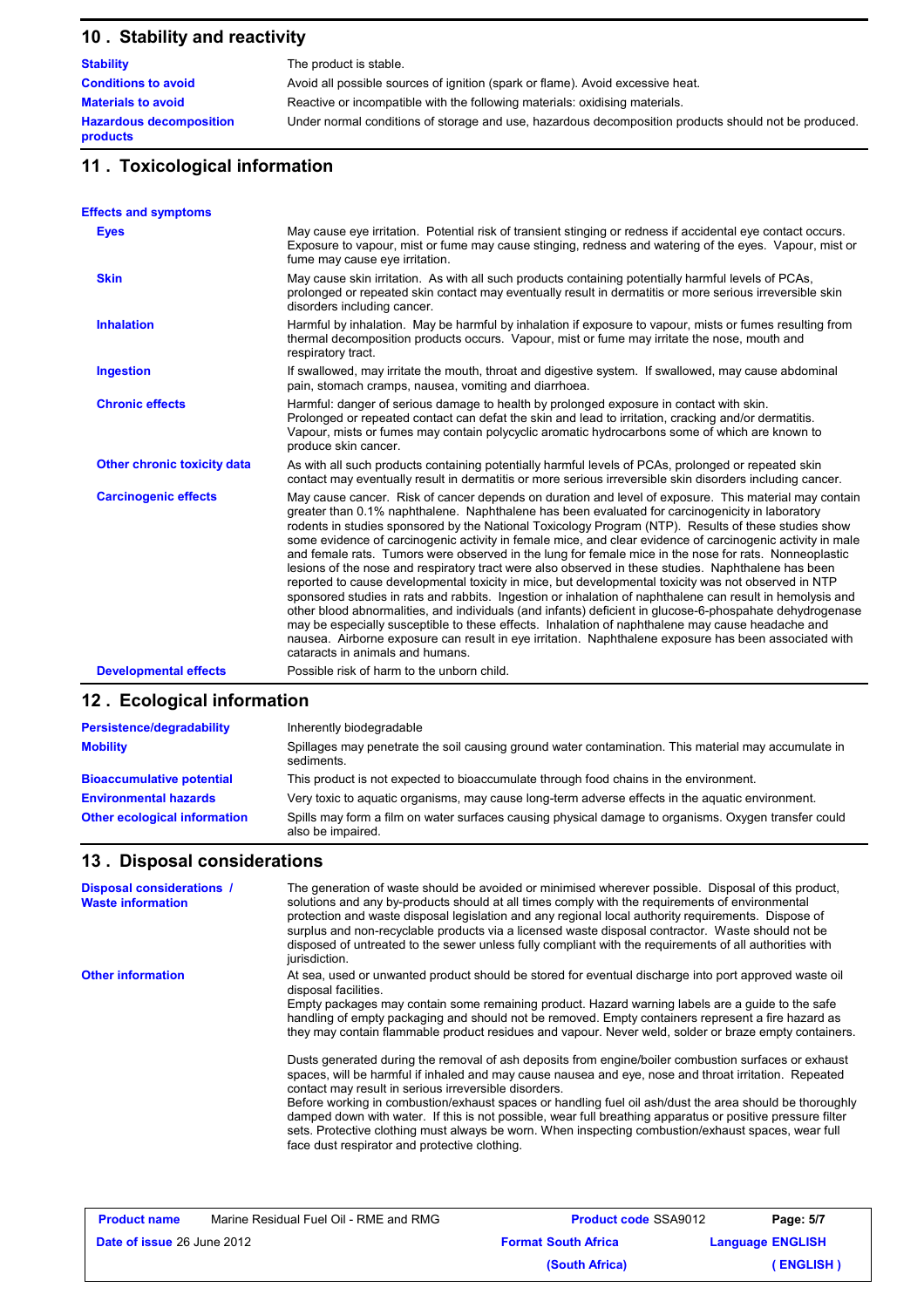**Unused product**

| <b>Waste code</b> | <b>Waste designation</b> |
|-------------------|--------------------------|
| 13 07 01*         | Ifuel oil and diesel     |

However, deviation from the intended use and/or the presence of any potential contaminants may require an alternative waste disposal code to be assigned by the end user.

## **14 . Transport information**

### **International transport regulations**

| <b>Regulatory</b><br><b>information</b>   | <b>UN number</b> | <b>Proper shipping name</b>                                                    | <b>Class</b> | PG*            | Label              | <b>Additional information</b>                               |
|-------------------------------------------|------------------|--------------------------------------------------------------------------------|--------------|----------------|--------------------|-------------------------------------------------------------|
| <b>ADR/RID</b><br><b>Classification</b>   | UN3082           | ENVIRONMENTALLY HAZARDOUS<br>SUBSTANCE, LIQUID, N.O.S.                         | 9            | $\mathbf{III}$ | $\bigstar$         | <b>Tunnel code</b><br>(E)                                   |
| <b>ADN</b><br><b>Classification</b>       | UN3082           | ENVIRONMENTALLY HAZARDOUS<br>SUBSTANCE, LIQUID, N.O.S. (Fuel<br>oil, residual) | 9            | $\mathbf{III}$ | $\bigstar$         | <b>Remarks</b><br>Table: C. Danger: 9+(N2,<br>CMR, F or S). |
| <b>IMDG</b><br><b>Classification</b>      | UN3082           | ENVIRONMENTALLY HAZARDOUS<br>SUBSTANCE, LIQUID, N.O.S<br>Marine pollutant      | 9            | $\mathbf{III}$ | $\bigstar$<br>AHIN | <b>Emergency schedules</b><br>(EmS)<br>$F-A, S-F$           |
| <b>ICAO/IATA</b><br><b>Classification</b> | UN3082           | ENVIRONMENTALLY HAZARDOUS<br>SUBSTANCE, LIQUID, N.O.S.                         | 9            | $\mathbf{III}$ | $\bigstar$         |                                                             |

PG\* : Packing group

**ADN Classification code:** M6

## **15 . Regulatory information**

**Label requirements**

**Hazard symbol or symbols**

| <b>HAZAIU SYIIIDUI UI SYIIIDUIS</b>                              |                                                                                                                                                                                                                                                                                     |                  |                                                                                                          |
|------------------------------------------------------------------|-------------------------------------------------------------------------------------------------------------------------------------------------------------------------------------------------------------------------------------------------------------------------------------|------------------|----------------------------------------------------------------------------------------------------------|
| <b>Indication of danger</b>                                      |                                                                                                                                                                                                                                                                                     |                  | Dangerous for the environment                                                                            |
| <b>Risk phrases</b>                                              | R45- May cause cancer.<br>R63- Possible risk of harm to the unborn child.<br>R20- Also harmful by inhalation.<br>R48/21- Also harmful: danger of serious damage to health by prolonged exposure in contact with skin.<br>R66- Repeated exposure may cause skin dryness or cracking. |                  | R50/53- Very toxic to aquatic organisms, may cause long-term adverse effects in the aquatic environment. |
| <b>Safety phrases</b>                                            | S53- Avoid exposure - obtain special instructions before use.<br>S36/37- Wear suitable protective clothing and gloves.<br>S61- Avoid release to the environment. Refer to special instructions/safety data sheet.                                                                   |                  |                                                                                                          |
| <b>Contains</b>                                                  | Fuel oil, residual                                                                                                                                                                                                                                                                  |                  |                                                                                                          |
|                                                                  | <b>Chemical name</b>                                                                                                                                                                                                                                                                | <b>EC</b> number |                                                                                                          |
| <b>Substance Identification</b>                                  | Fuel oil, residual                                                                                                                                                                                                                                                                  |                  |                                                                                                          |
| <b>Additional warning phrases</b>                                | Repeated exposure may cause skin dryness or cracking.                                                                                                                                                                                                                               |                  |                                                                                                          |
| <b>Restrictions on the</b><br><b>Marketing and Use Directive</b> | For non-fuel uses - "Restricted to Professional Users. Attention - avoid exposure - obtain special<br>instructions before use". Must be marked on packaging.                                                                                                                        |                  |                                                                                                          |
| <b>Other regulations</b>                                         |                                                                                                                                                                                                                                                                                     |                  |                                                                                                          |
| <b>REACH Status</b>                                              | For the REACH status of this product please consult your company contact, as identified in Section 1.                                                                                                                                                                               |                  |                                                                                                          |
| <b>United States inventory</b><br>(TSCA 8b)                      | All components are listed or exempted.                                                                                                                                                                                                                                              |                  |                                                                                                          |
| <b>Australia inventory (AICS)</b>                                | All components are listed or exempted.                                                                                                                                                                                                                                              |                  |                                                                                                          |
| <b>Canada inventory</b>                                          | All components are listed or exempted.                                                                                                                                                                                                                                              |                  |                                                                                                          |
| <b>China inventory (IECSC)</b>                                   | All components are listed or exempted.                                                                                                                                                                                                                                              |                  |                                                                                                          |
| <b>Japan inventory (ENCS)</b>                                    | All components are listed or exempted.                                                                                                                                                                                                                                              |                  |                                                                                                          |
| <b>Korea inventory (KECI)</b>                                    | Not determined.                                                                                                                                                                                                                                                                     |                  |                                                                                                          |
| <b>Philippines inventory</b><br>(PICCS)                          | Not determined.                                                                                                                                                                                                                                                                     |                  |                                                                                                          |
| <b>National regulations</b>                                      | National legislation: Occupational Health and Safety Act (Act 85 of 1993).                                                                                                                                                                                                          |                  |                                                                                                          |
|                                                                  |                                                                                                                                                                                                                                                                                     |                  |                                                                                                          |

| <b>Product name</b>               | Marine Residual Fuel Oil - RME and RMG | <b>Product code SSA9012</b> | Page: 6/7               |
|-----------------------------------|----------------------------------------|-----------------------------|-------------------------|
| <b>Date of issue 26 June 2012</b> |                                        | <b>Format South Africa</b>  | <b>Language ENGLISH</b> |
|                                   |                                        | (South Africa)              | (ENGLISH)               |